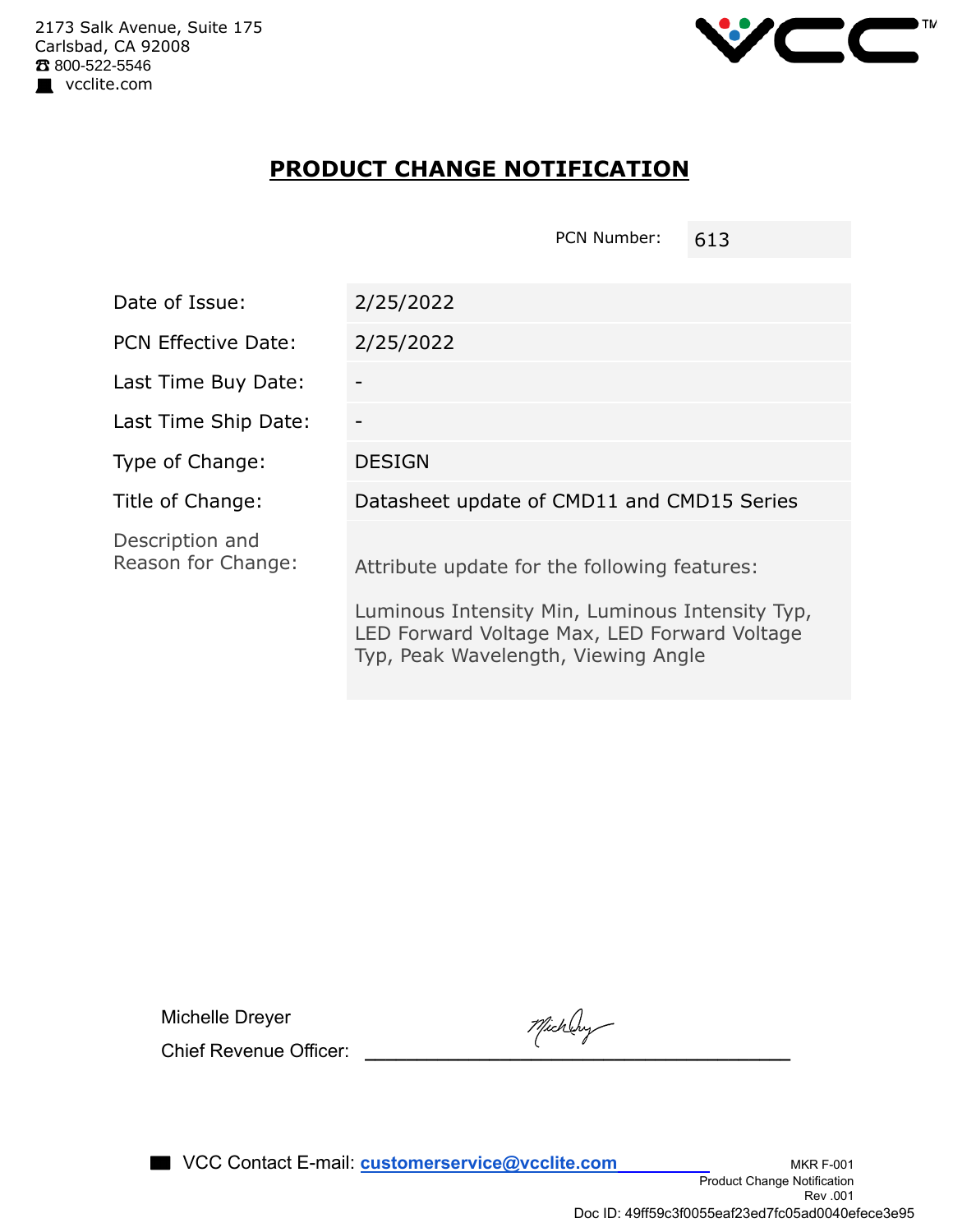

| <b>AFFECTED PART NUMBER(s)</b>                  |                                                  |                                |                                                          |                                                                                                                                                                                                                                                                                                                                                  |  |  |
|-------------------------------------------------|--------------------------------------------------|--------------------------------|----------------------------------------------------------|--------------------------------------------------------------------------------------------------------------------------------------------------------------------------------------------------------------------------------------------------------------------------------------------------------------------------------------------------|--|--|
| <b>Manufacturer Part</b><br><b>Number (MPN)</b> | <b>Description</b>                               | <b>Discontinued</b><br>per PCN | <b>Suggested</b><br><b>Alternative Part</b><br>Number(s) | <b>Description of the Difference</b>                                                                                                                                                                                                                                                                                                             |  |  |
| CMD15-21SRC/TR8                                 | <b>LED SMT 1206</b><br>1.7V 20mA 15mcd<br>Red    | <b>No</b>                      |                                                          | Luminous Intensity Min changed<br>from 6 mcd to 16 mcd, Luminous<br>Intensity Typ changed from15<br>mcd to 23 mcd, LED Forward<br>Voltage Typ changed from 1.7 V<br>to 2.0 V, Peak Wavelength<br>changed from 660 nm to 650 nm                                                                                                                   |  |  |
| CMD15-21VYC/TR8                                 | <b>LED SMT 1206 2V</b><br>20mA 6mcd Yellow       | No                             |                                                          | Luminous Intensity Min changed<br>from 3.6 mcd to 15 mcd,<br>Luminous Intensity Typ changed<br>from 6 mcd to 34 mcd, LED<br>Forward Voltage Max changed<br>from 2.8V to 2.4V, Peak<br>Wavelength changed from 585<br>nm to 591 nm                                                                                                                |  |  |
| CMD15-21VRC/TR8                                 | <b>LED SMT 1206 2V</b><br>20mA 6mcd 640nm<br>Red | <b>No</b>                      |                                                          | Luminous Intensity Min changed<br>from 3.6 mcd to 15 mcd,<br>Luminous Intensity Typ changed<br>from 6 mcd to 38 mcd, LED<br>Forward Voltage Max changed<br>from 2.8 V to 2.4 V, Peak<br>Wavelength changed from 640<br>nm to 632 nm                                                                                                              |  |  |
| CMD15-21VGC/TR8                                 | <b>LED SMT 1206</b><br>2.1V 20mA 10mcd<br>Green  | No                             |                                                          | Luminous Intensity Min changed<br>from 6 mcd to 10 mcd, Luminous<br>Intensity Typ changed from 10<br>mcd to 15 mcd, LED Forward<br>Voltage Max changed from 2.8 V<br>to 2.4 V, Peak Wavelength<br>changed from 570 nm to 575 nm                                                                                                                  |  |  |
| CMD11-21VGC/TR8                                 | <b>LED SMT 1206</b><br>2.1V 18mcd 60deg<br>Green | No                             |                                                          | Luminous Intensity Min changed<br>from 3 mcd to 19 mcd, Luminous<br>Intensity Typ changed from 7<br>mcd to 29 mcd, LED Forward<br>Voltage Max changed from 2.8 V<br>to 2.4 V, Peak Wavelength<br>changed from 570 nm to 575 nm,<br>Forward Voltage Typ changed<br>from 2.1 V to 2.0 V, Viewing<br>angle changed from 20 degrees<br>to 60 degrees |  |  |

■ VCC Contact E-mail: **customerservice@vcclite.com** MKR F-001